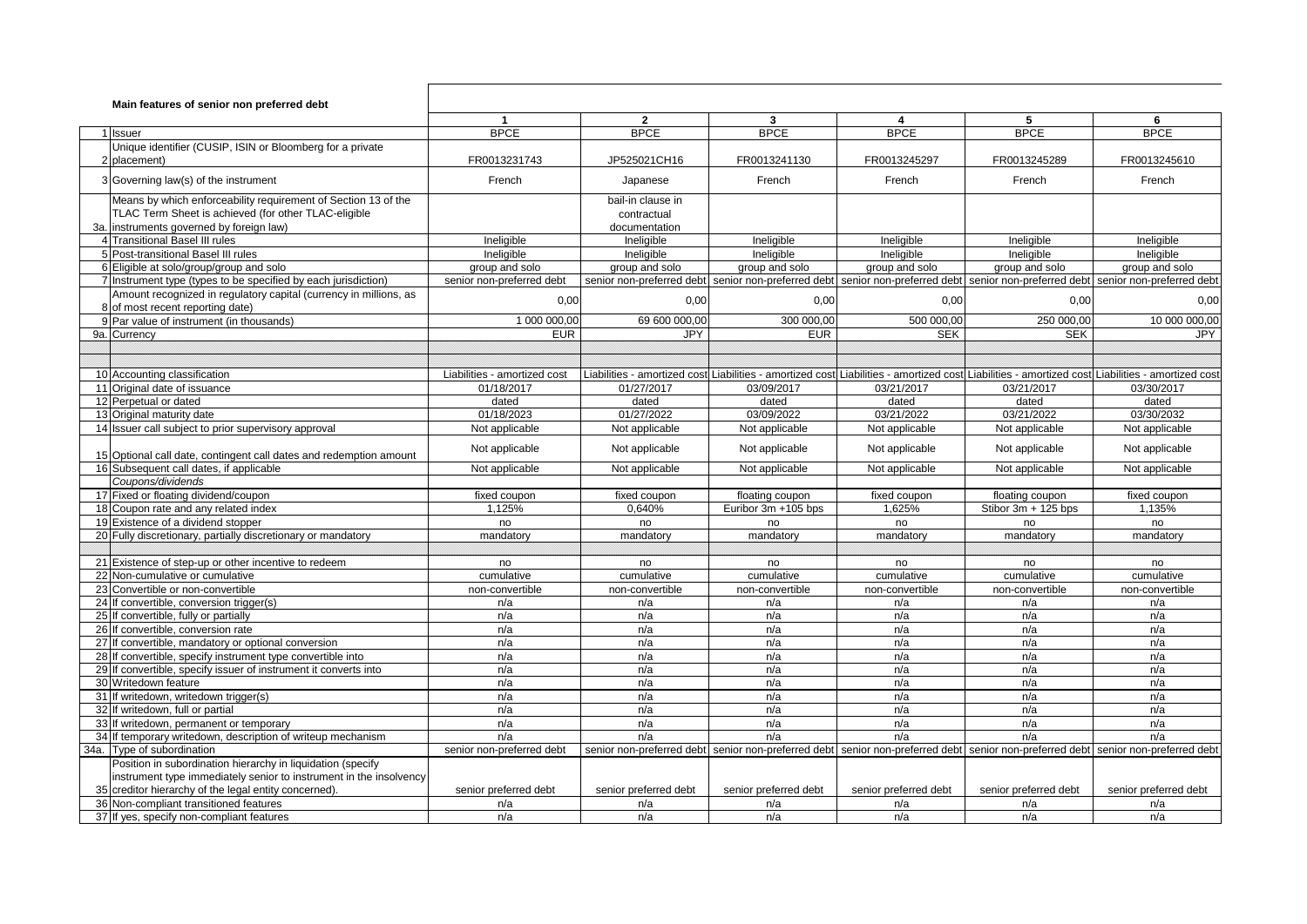| $\overline{7}$        | 8                                                         | 9                             | 10                            | 11                                                        | 12                    | 13                             |
|-----------------------|-----------------------------------------------------------|-------------------------------|-------------------------------|-----------------------------------------------------------|-----------------------|--------------------------------|
| <b>BPCE</b>           | <b>BPCE</b>                                               | <b>BPCE</b>                   | <b>BPCE</b>                   | <b>BPCE</b>                                               | <b>BPCE</b>           | <b>BPCE</b>                    |
|                       |                                                           |                               |                               |                                                           |                       |                                |
| FR0013246493          | FR0013241130                                              | US05583JAA07 / US05584KAA60   | US05583JAB89 / US05584KAB44   | FR0013262920                                              | JP525021AH75          | US05583JAC62 / US05584KAC27    |
| French                | French                                                    | <b>New York State</b>         | New York State                | French                                                    | Japanese              | New York State (United States) |
|                       |                                                           | bail-in clause in contractual | bail-in clause in contractual |                                                           | bail-in clause in     | bail-in clause in contractual  |
|                       |                                                           | documentation                 | documentation                 |                                                           | contractual           | documentation                  |
|                       |                                                           |                               |                               |                                                           | documentation         |                                |
| Ineligible            | Ineligible                                                | Ineligible                    | Ineligible                    | Ineligible                                                | Ineligible            | Ineligible                     |
| Ineligible            | Ineligible                                                | Ineligible                    | Ineligible                    | Ineligible                                                | Ineligible            | Ineligible                     |
| group and solo        | group and solo                                            | group and solo                | group and solo                | group and solo                                            | group and solo        | group and solo                 |
|                       | senior non-preferred debt senior non-preferred debt       | senior non-preferred debt     | senior non-preferred debt     | senior non-preferred debt senior non-preferred debt       |                       | senior non-preferred debt      |
| 0,00                  | 0,00                                                      | 0.00                          | 0,00                          | 0,00                                                      | 0,00                  | 0,00                           |
| 1 000 000,00          | 400 000,00                                                | 1 000 000,00                  | 500 000,00                    | 3 000 000,00                                              | 10 000 000,00         | 1 250 000,00                   |
| <b>DKK</b>            | <b>EUR</b>                                                | <b>USD</b>                    | <b>USD</b>                    | <b>JPY</b>                                                | <b>JPY</b>            | <b>USD</b>                     |
|                       |                                                           |                               |                               |                                                           |                       |                                |
|                       |                                                           |                               |                               |                                                           |                       |                                |
|                       | Liabilities - amortized cost Liabilities - amortized cost | Liabilities - amortized cost  | Liabilities - amortized cost  | Liabilities - amortized cost Liabilities - amortized cost |                       | Liabilities - amortized cost   |
| 03/28/2017            | 04/07/2017                                                | 05/22/2017                    | 05/22/2017                    | 06/23/2017                                                | 07/26/2017            | 10/23/2017                     |
| dated                 | dated                                                     | dated                         | dated                         | dated                                                     | dated                 | dated                          |
| 03/28/2022            | 03/09/2022                                                | 05/22/2022                    | 05/22/2022                    | 06/23/2022                                                | 07/26/2022            | 10/23/2027                     |
| Not applicable        | Not applicable                                            | Not applicable                | Not applicable                | Not applicable                                            | Not applicable        | Not applicable                 |
| Not applicable        | Not applicable                                            | Not applicable                | Not applicable                | Not applicable                                            | Not applicable        | Not applicable                 |
| Not applicable        | Not applicable                                            | Not applicable                | Not applicable                | Not applicable                                            | Not applicable        | Not applicable                 |
|                       |                                                           |                               |                               |                                                           |                       |                                |
| floating coupon       | floating coupon                                           | fixed coupon                  | floating coupon               | fixed coupon                                              | fixed coupon          | fixed coupon                   |
| Cibor $3m + 85$ bps   | Euribor 3m + 105 bps                                      | 3,000%                        | Libor USD 3m + 122 bps        | 0,455%                                                    | 0,463%                | 3,500%                         |
| no                    | no                                                        | no                            | no                            | no                                                        | no                    | no                             |
| mandatory             | mandatory                                                 | mandatory                     | mandatory                     | mandatory                                                 | mandatory             | mandatory                      |
|                       |                                                           |                               |                               |                                                           |                       |                                |
| no                    | no                                                        | no                            | no                            | no                                                        | no                    | no                             |
| cumulative            | cumulative                                                | cumulative                    | cumulative                    | cumulative                                                | cumulative            | cumulative                     |
| non-convertible       | non-convertible                                           | non-convertible               | non-convertible               | non-convertible                                           | non-convertible       | non-convertible                |
| n/a                   | n/a                                                       | n/a                           | n/a                           | n/a                                                       | n/a                   | n/a                            |
| n/a                   | n/a                                                       | n/a                           | n/a                           | n/a                                                       | n/a                   | n/a                            |
| n/a                   | n/a                                                       | n/a                           | n/a                           | n/a                                                       | n/a                   | n/a                            |
| n/a                   | n/a                                                       | n/a                           | n/a                           | n/a                                                       | n/a                   | n/a                            |
| n/a                   | n/a                                                       | n/a                           | n/a                           | n/a                                                       | n/a                   | n/a                            |
| n/a                   | n/a                                                       | n/a                           | n/a                           | n/a                                                       | n/a                   | n/a                            |
| n/a                   | n/a                                                       | n/a                           | n/a                           | n/a                                                       | n/a                   | n/a                            |
| n/a                   | n/a                                                       | n/a                           | n/a                           | n/a                                                       | n/a                   | n/a                            |
| n/a                   | n/a                                                       | n/a                           | n/a                           | n/a                                                       | n/a                   | n/a                            |
| n/a                   | n/a                                                       | n/a                           | n/a                           | n/a                                                       | n/a                   | n/a                            |
| n/a                   | n/a                                                       | n/a                           | n/a                           | n/a                                                       | n/a                   | n/a                            |
|                       | senior non-preferred debt senior non-preferred debt       | senior non-preferred debt     | senior non-preferred debt     | senior non-preferred debt senior non-preferred debt       |                       | senior non-preferred debt      |
|                       |                                                           |                               |                               |                                                           |                       |                                |
| senior preferred debt | senior preferred debt                                     | senior preferred debt         | senior preferred debt         | senior preferred debt                                     | senior preferred debt | senior preferred debt          |
| n/a                   | n/a                                                       | n/a                           | n/a                           | n/a                                                       | n/a                   | n/a                            |
| n/a                   | n/a                                                       | n/a                           | n/a                           | n/a                                                       | n/a                   | n/a                            |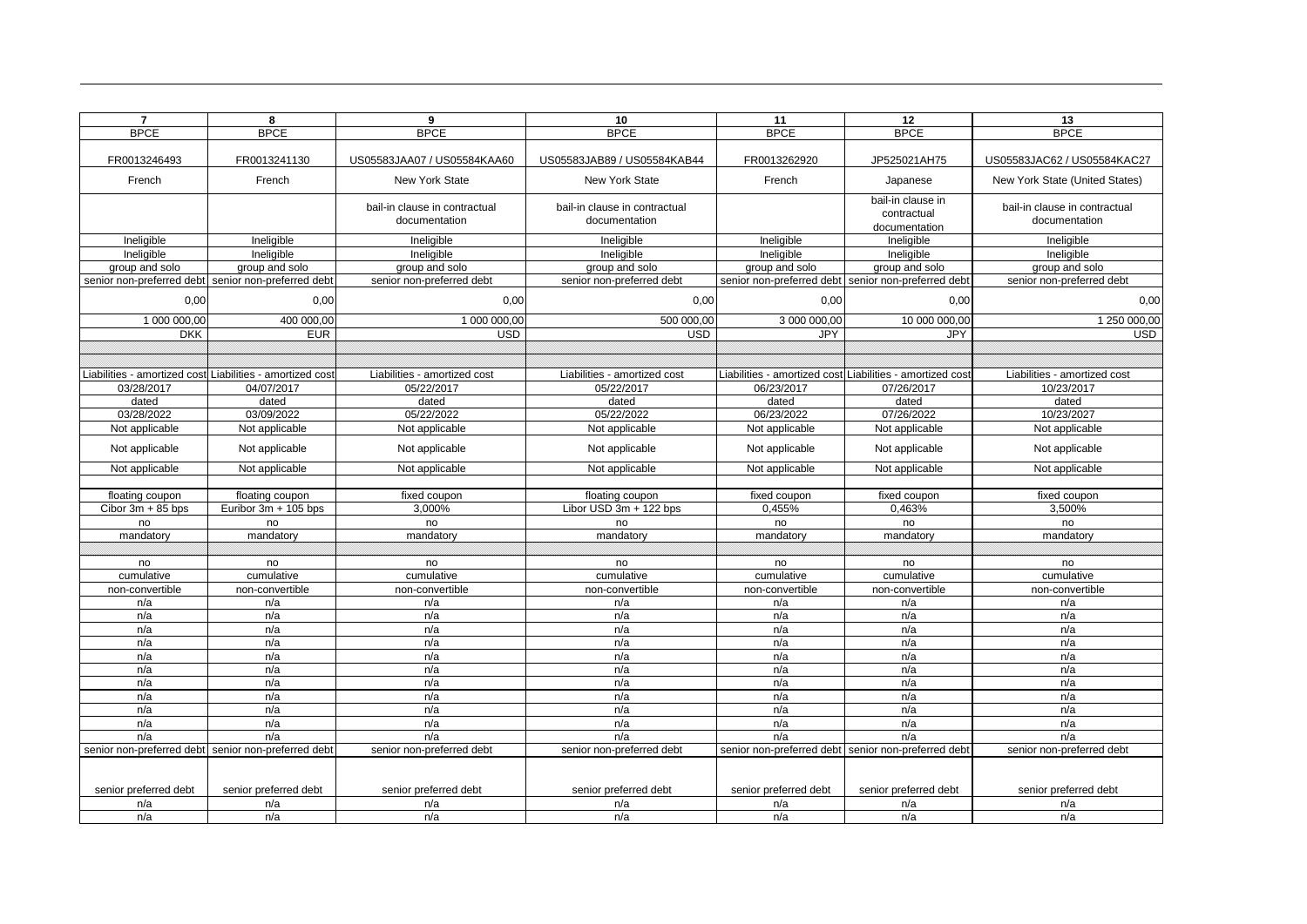| <b>BPCE</b><br><b>BPCE</b><br><b>BPCE</b><br><b>BPCE</b><br><b>BPCE</b><br><b>BPCE</b><br><b>BPCE</b><br><b>BPCE</b><br>FR0013309317<br>JP525021CJ14<br>JP525021FJ11<br>JP525021DJ13<br>FR0013312493<br>FR0013312501<br>FR0013323672<br>FR0013323664<br>French<br>French<br>French<br>French<br>French<br>Japanese<br>Japanese<br>Japanese<br>bail-in clause in<br>bail-in clause in<br>bail-in clause in<br>contractual<br>contractual<br>contractual<br>documentation<br>documentation<br>documentation<br>Ineligible<br>Ineligible<br>Ineligible<br>Ineligible<br>Ineligible<br>Ineligible<br>Ineligible<br>Ineligible<br>Ineligible<br>Ineligible<br>Ineligible<br>Ineligible<br>Ineligible<br>Ineligible<br>Ineligible<br>Ineligible<br>group and solo<br>group and solo<br>group and solo<br>group and solo<br>group and solo<br>group and solo<br>group and solo<br>group and solo<br>senior non-preferred debt senior non-preferred debt<br>senior non-preferred debt<br>senior non-preferred debt senior non-preferred debt senior non-preferred debt senior non-preferred debt senior non-preferred debt<br>0,00<br>0,00<br>0,00<br>0,00<br>0,00<br>0,00<br>0,00<br>300 000,00<br>38 400 000,00<br>23 700 000,00<br>1 100 000,00<br>1 000 000,00<br>750 000,00<br>750 000,00<br>750 000,00<br><b>EUR</b><br>EUR<br><b>EUR</b><br><b>JPY</b><br><b>JPY</b><br><b>JPY</b><br><b>EUR</b><br><b>EUR</b><br>Liabilities - amortized cost Liabilities - amortized cost Liabilities - amortized cost Liabilities - amortized cost Liabilities - amortized cost Liabilities - amortized cost Liabilities - amortized cost Liabilities - amort<br>01/11/2018<br>01/25/2018<br>01/25/2018<br>01/25/2018<br>01/31/2018<br>01/31/2018<br>03/23/2018<br>03/23/2018<br>dated<br>dated<br>dated<br>dated<br>dated<br>dated<br>dated<br>dated<br>01/11/2023<br>01/25/2023<br>01/25/2028<br>01/25/2033<br>01/31/2024<br>01/31/2028<br>03/23/2023<br>03/23/2026<br>Not applicable<br>Not applicable<br>Not applicable<br>Not applicable<br>Not applicable<br>Not applicable<br>Not applicable<br>Not applicable<br>Not applicable<br>Not applicable<br>Not applicable<br>Not applicable<br>Not applicable<br>Not applicable<br>Not applicable<br>Not applicable<br>Not applicable<br>Not applicable<br>Not applicable<br>Not applicable<br>Not applicable<br>Not applicable<br>Not applicable<br>Not applicable<br>fixed coupon<br>fixed coupon<br>fixed coupon<br>fixed coupon<br>floating coupon<br>fixed coupon<br>floating coupon<br>fixed coupon<br>0,385%<br>0.734%<br>1.625%<br>1.375%<br>Euribor 3m + 50 bps<br>0,917%<br>0.875%<br>Euribor $3m + 50$ bps<br>no<br>no<br>no<br>no<br>no<br>no<br>no<br>no<br>mandatory<br>mandatory<br>mandatory<br>mandatory<br>mandatory<br>mandatory<br>mandatory<br>mandatory<br>no<br>no<br>no<br>no<br>no<br>no<br>no<br>no<br>cumulative<br>cumulative<br>cumulative<br>cumulative<br>cumulative<br>cumulative<br>cumulative<br>cumulative<br>non-convertible<br>non-convertible<br>non-convertible<br>non-convertible<br>non-convertible<br>non-convertible<br>non-convertible<br>non-convertible<br>n/a<br>n/a<br>n/a<br>n/a<br>n/a<br>n/a<br>n/a<br>n/a<br>n/a<br>n/a<br>n/a<br>n/a<br>n/a<br>n/a<br>n/a<br>n/a<br>n/a<br>n/a<br>n/a<br>n/a<br>n/a<br>n/a<br>n/a<br>n/a<br>n/a<br>n/a<br>n/a<br>n/a<br>n/a<br>n/a<br>n/a<br>n/a<br>n/a<br>n/a<br>n/a<br>n/a<br>n/a<br>n/a<br>n/a<br>n/a<br>n/a<br>n/a<br>n/a<br>n/a<br>n/a<br>n/a<br>n/a<br>n/a<br>n/a<br>n/a<br>n/a<br>n/a<br>n/a<br>n/a<br>n/a<br>n/a<br>n/a<br>n/a<br>n/a<br>n/a<br>n/a<br>n/a<br>n/a<br>n/a<br>n/a<br>n/a<br>n/a<br>n/a<br>n/a<br>n/a<br>n/a<br>n/a<br>n/a<br>n/a<br>n/a<br>n/a<br>n/a<br>n/a<br>n/a<br>n/a<br>n/a<br>n/a<br>n/a<br>n/a<br>n/a<br>n/a<br>n/a<br>n/a<br>senior non-preferred debt  senior non-preferred debt  senior non-preferred debt  senior non-preferred debt  senior non-preferred debt  senior non-preferred debt  senior non-preferred debt access and the senior non-preferre<br>senior preferred debt<br>senior preferred debt<br>senior preferred debt<br>senior preferred debt<br>senior preferred debt<br>senior preferred debt<br>senior preferred debt<br>senior preferred debt<br>n/a<br>n/a<br>n/a<br>n/a<br>n/a<br>n/a<br>n/a<br>n/a<br>n/a<br>n/a<br>n/a<br>n/a<br>n/a<br>n/a<br>n/a<br>n/a | 14 | 15 | 16 | 17 | 18 | 19 | 20 | 21   |
|---------------------------------------------------------------------------------------------------------------------------------------------------------------------------------------------------------------------------------------------------------------------------------------------------------------------------------------------------------------------------------------------------------------------------------------------------------------------------------------------------------------------------------------------------------------------------------------------------------------------------------------------------------------------------------------------------------------------------------------------------------------------------------------------------------------------------------------------------------------------------------------------------------------------------------------------------------------------------------------------------------------------------------------------------------------------------------------------------------------------------------------------------------------------------------------------------------------------------------------------------------------------------------------------------------------------------------------------------------------------------------------------------------------------------------------------------------------------------------------------------------------------------------------------------------------------------------------------------------------------------------------------------------------------------------------------------------------------------------------------------------------------------------------------------------------------------------------------------------------------------------------------------------------------------------------------------------------------------------------------------------------------------------------------------------------------------------------------------------------------------------------------------------------------------------------------------------------------------------------------------------------------------------------------------------------------------------------------------------------------------------------------------------------------------------------------------------------------------------------------------------------------------------------------------------------------------------------------------------------------------------------------------------------------------------------------------------------------------------------------------------------------------------------------------------------------------------------------------------------------------------------------------------------------------------------------------------------------------------------------------------------------------------------------------------------------------------------------------------------------------------------------------------------------------------------------------------------------------------------------------------------------------------------------------------------------------------------------------------------------------------------------------------------------------------------------------------------------------------------------------------------------------------------------------------------------------------------------------------------------------------------------------------------------------------------------------------------------------------------------------------------------------------------------------------------------------------------------------------------------------------------------------------------------------------------------------------------------------------------------------------------------------------------------------------------------------------------------------------------------------------------------------------------------------------------------------------------------------------------------------------------------------------------------------------------------------------------------|----|----|----|----|----|----|----|------|
|                                                                                                                                                                                                                                                                                                                                                                                                                                                                                                                                                                                                                                                                                                                                                                                                                                                                                                                                                                                                                                                                                                                                                                                                                                                                                                                                                                                                                                                                                                                                                                                                                                                                                                                                                                                                                                                                                                                                                                                                                                                                                                                                                                                                                                                                                                                                                                                                                                                                                                                                                                                                                                                                                                                                                                                                                                                                                                                                                                                                                                                                                                                                                                                                                                                                                                                                                                                                                                                                                                                                                                                                                                                                                                                                                                                                                                                                                                                                                                                                                                                                                                                                                                                                                                                                                                                                             |    |    |    |    |    |    |    |      |
|                                                                                                                                                                                                                                                                                                                                                                                                                                                                                                                                                                                                                                                                                                                                                                                                                                                                                                                                                                                                                                                                                                                                                                                                                                                                                                                                                                                                                                                                                                                                                                                                                                                                                                                                                                                                                                                                                                                                                                                                                                                                                                                                                                                                                                                                                                                                                                                                                                                                                                                                                                                                                                                                                                                                                                                                                                                                                                                                                                                                                                                                                                                                                                                                                                                                                                                                                                                                                                                                                                                                                                                                                                                                                                                                                                                                                                                                                                                                                                                                                                                                                                                                                                                                                                                                                                                                             |    |    |    |    |    |    |    |      |
|                                                                                                                                                                                                                                                                                                                                                                                                                                                                                                                                                                                                                                                                                                                                                                                                                                                                                                                                                                                                                                                                                                                                                                                                                                                                                                                                                                                                                                                                                                                                                                                                                                                                                                                                                                                                                                                                                                                                                                                                                                                                                                                                                                                                                                                                                                                                                                                                                                                                                                                                                                                                                                                                                                                                                                                                                                                                                                                                                                                                                                                                                                                                                                                                                                                                                                                                                                                                                                                                                                                                                                                                                                                                                                                                                                                                                                                                                                                                                                                                                                                                                                                                                                                                                                                                                                                                             |    |    |    |    |    |    |    |      |
|                                                                                                                                                                                                                                                                                                                                                                                                                                                                                                                                                                                                                                                                                                                                                                                                                                                                                                                                                                                                                                                                                                                                                                                                                                                                                                                                                                                                                                                                                                                                                                                                                                                                                                                                                                                                                                                                                                                                                                                                                                                                                                                                                                                                                                                                                                                                                                                                                                                                                                                                                                                                                                                                                                                                                                                                                                                                                                                                                                                                                                                                                                                                                                                                                                                                                                                                                                                                                                                                                                                                                                                                                                                                                                                                                                                                                                                                                                                                                                                                                                                                                                                                                                                                                                                                                                                                             |    |    |    |    |    |    |    |      |
|                                                                                                                                                                                                                                                                                                                                                                                                                                                                                                                                                                                                                                                                                                                                                                                                                                                                                                                                                                                                                                                                                                                                                                                                                                                                                                                                                                                                                                                                                                                                                                                                                                                                                                                                                                                                                                                                                                                                                                                                                                                                                                                                                                                                                                                                                                                                                                                                                                                                                                                                                                                                                                                                                                                                                                                                                                                                                                                                                                                                                                                                                                                                                                                                                                                                                                                                                                                                                                                                                                                                                                                                                                                                                                                                                                                                                                                                                                                                                                                                                                                                                                                                                                                                                                                                                                                                             |    |    |    |    |    |    |    |      |
|                                                                                                                                                                                                                                                                                                                                                                                                                                                                                                                                                                                                                                                                                                                                                                                                                                                                                                                                                                                                                                                                                                                                                                                                                                                                                                                                                                                                                                                                                                                                                                                                                                                                                                                                                                                                                                                                                                                                                                                                                                                                                                                                                                                                                                                                                                                                                                                                                                                                                                                                                                                                                                                                                                                                                                                                                                                                                                                                                                                                                                                                                                                                                                                                                                                                                                                                                                                                                                                                                                                                                                                                                                                                                                                                                                                                                                                                                                                                                                                                                                                                                                                                                                                                                                                                                                                                             |    |    |    |    |    |    |    |      |
|                                                                                                                                                                                                                                                                                                                                                                                                                                                                                                                                                                                                                                                                                                                                                                                                                                                                                                                                                                                                                                                                                                                                                                                                                                                                                                                                                                                                                                                                                                                                                                                                                                                                                                                                                                                                                                                                                                                                                                                                                                                                                                                                                                                                                                                                                                                                                                                                                                                                                                                                                                                                                                                                                                                                                                                                                                                                                                                                                                                                                                                                                                                                                                                                                                                                                                                                                                                                                                                                                                                                                                                                                                                                                                                                                                                                                                                                                                                                                                                                                                                                                                                                                                                                                                                                                                                                             |    |    |    |    |    |    |    |      |
|                                                                                                                                                                                                                                                                                                                                                                                                                                                                                                                                                                                                                                                                                                                                                                                                                                                                                                                                                                                                                                                                                                                                                                                                                                                                                                                                                                                                                                                                                                                                                                                                                                                                                                                                                                                                                                                                                                                                                                                                                                                                                                                                                                                                                                                                                                                                                                                                                                                                                                                                                                                                                                                                                                                                                                                                                                                                                                                                                                                                                                                                                                                                                                                                                                                                                                                                                                                                                                                                                                                                                                                                                                                                                                                                                                                                                                                                                                                                                                                                                                                                                                                                                                                                                                                                                                                                             |    |    |    |    |    |    |    |      |
|                                                                                                                                                                                                                                                                                                                                                                                                                                                                                                                                                                                                                                                                                                                                                                                                                                                                                                                                                                                                                                                                                                                                                                                                                                                                                                                                                                                                                                                                                                                                                                                                                                                                                                                                                                                                                                                                                                                                                                                                                                                                                                                                                                                                                                                                                                                                                                                                                                                                                                                                                                                                                                                                                                                                                                                                                                                                                                                                                                                                                                                                                                                                                                                                                                                                                                                                                                                                                                                                                                                                                                                                                                                                                                                                                                                                                                                                                                                                                                                                                                                                                                                                                                                                                                                                                                                                             |    |    |    |    |    |    |    |      |
|                                                                                                                                                                                                                                                                                                                                                                                                                                                                                                                                                                                                                                                                                                                                                                                                                                                                                                                                                                                                                                                                                                                                                                                                                                                                                                                                                                                                                                                                                                                                                                                                                                                                                                                                                                                                                                                                                                                                                                                                                                                                                                                                                                                                                                                                                                                                                                                                                                                                                                                                                                                                                                                                                                                                                                                                                                                                                                                                                                                                                                                                                                                                                                                                                                                                                                                                                                                                                                                                                                                                                                                                                                                                                                                                                                                                                                                                                                                                                                                                                                                                                                                                                                                                                                                                                                                                             |    |    |    |    |    |    |    |      |
|                                                                                                                                                                                                                                                                                                                                                                                                                                                                                                                                                                                                                                                                                                                                                                                                                                                                                                                                                                                                                                                                                                                                                                                                                                                                                                                                                                                                                                                                                                                                                                                                                                                                                                                                                                                                                                                                                                                                                                                                                                                                                                                                                                                                                                                                                                                                                                                                                                                                                                                                                                                                                                                                                                                                                                                                                                                                                                                                                                                                                                                                                                                                                                                                                                                                                                                                                                                                                                                                                                                                                                                                                                                                                                                                                                                                                                                                                                                                                                                                                                                                                                                                                                                                                                                                                                                                             |    |    |    |    |    |    |    |      |
|                                                                                                                                                                                                                                                                                                                                                                                                                                                                                                                                                                                                                                                                                                                                                                                                                                                                                                                                                                                                                                                                                                                                                                                                                                                                                                                                                                                                                                                                                                                                                                                                                                                                                                                                                                                                                                                                                                                                                                                                                                                                                                                                                                                                                                                                                                                                                                                                                                                                                                                                                                                                                                                                                                                                                                                                                                                                                                                                                                                                                                                                                                                                                                                                                                                                                                                                                                                                                                                                                                                                                                                                                                                                                                                                                                                                                                                                                                                                                                                                                                                                                                                                                                                                                                                                                                                                             |    |    |    |    |    |    |    | 0,00 |
|                                                                                                                                                                                                                                                                                                                                                                                                                                                                                                                                                                                                                                                                                                                                                                                                                                                                                                                                                                                                                                                                                                                                                                                                                                                                                                                                                                                                                                                                                                                                                                                                                                                                                                                                                                                                                                                                                                                                                                                                                                                                                                                                                                                                                                                                                                                                                                                                                                                                                                                                                                                                                                                                                                                                                                                                                                                                                                                                                                                                                                                                                                                                                                                                                                                                                                                                                                                                                                                                                                                                                                                                                                                                                                                                                                                                                                                                                                                                                                                                                                                                                                                                                                                                                                                                                                                                             |    |    |    |    |    |    |    |      |
|                                                                                                                                                                                                                                                                                                                                                                                                                                                                                                                                                                                                                                                                                                                                                                                                                                                                                                                                                                                                                                                                                                                                                                                                                                                                                                                                                                                                                                                                                                                                                                                                                                                                                                                                                                                                                                                                                                                                                                                                                                                                                                                                                                                                                                                                                                                                                                                                                                                                                                                                                                                                                                                                                                                                                                                                                                                                                                                                                                                                                                                                                                                                                                                                                                                                                                                                                                                                                                                                                                                                                                                                                                                                                                                                                                                                                                                                                                                                                                                                                                                                                                                                                                                                                                                                                                                                             |    |    |    |    |    |    |    |      |
|                                                                                                                                                                                                                                                                                                                                                                                                                                                                                                                                                                                                                                                                                                                                                                                                                                                                                                                                                                                                                                                                                                                                                                                                                                                                                                                                                                                                                                                                                                                                                                                                                                                                                                                                                                                                                                                                                                                                                                                                                                                                                                                                                                                                                                                                                                                                                                                                                                                                                                                                                                                                                                                                                                                                                                                                                                                                                                                                                                                                                                                                                                                                                                                                                                                                                                                                                                                                                                                                                                                                                                                                                                                                                                                                                                                                                                                                                                                                                                                                                                                                                                                                                                                                                                                                                                                                             |    |    |    |    |    |    |    |      |
|                                                                                                                                                                                                                                                                                                                                                                                                                                                                                                                                                                                                                                                                                                                                                                                                                                                                                                                                                                                                                                                                                                                                                                                                                                                                                                                                                                                                                                                                                                                                                                                                                                                                                                                                                                                                                                                                                                                                                                                                                                                                                                                                                                                                                                                                                                                                                                                                                                                                                                                                                                                                                                                                                                                                                                                                                                                                                                                                                                                                                                                                                                                                                                                                                                                                                                                                                                                                                                                                                                                                                                                                                                                                                                                                                                                                                                                                                                                                                                                                                                                                                                                                                                                                                                                                                                                                             |    |    |    |    |    |    |    |      |
|                                                                                                                                                                                                                                                                                                                                                                                                                                                                                                                                                                                                                                                                                                                                                                                                                                                                                                                                                                                                                                                                                                                                                                                                                                                                                                                                                                                                                                                                                                                                                                                                                                                                                                                                                                                                                                                                                                                                                                                                                                                                                                                                                                                                                                                                                                                                                                                                                                                                                                                                                                                                                                                                                                                                                                                                                                                                                                                                                                                                                                                                                                                                                                                                                                                                                                                                                                                                                                                                                                                                                                                                                                                                                                                                                                                                                                                                                                                                                                                                                                                                                                                                                                                                                                                                                                                                             |    |    |    |    |    |    |    |      |
|                                                                                                                                                                                                                                                                                                                                                                                                                                                                                                                                                                                                                                                                                                                                                                                                                                                                                                                                                                                                                                                                                                                                                                                                                                                                                                                                                                                                                                                                                                                                                                                                                                                                                                                                                                                                                                                                                                                                                                                                                                                                                                                                                                                                                                                                                                                                                                                                                                                                                                                                                                                                                                                                                                                                                                                                                                                                                                                                                                                                                                                                                                                                                                                                                                                                                                                                                                                                                                                                                                                                                                                                                                                                                                                                                                                                                                                                                                                                                                                                                                                                                                                                                                                                                                                                                                                                             |    |    |    |    |    |    |    |      |
|                                                                                                                                                                                                                                                                                                                                                                                                                                                                                                                                                                                                                                                                                                                                                                                                                                                                                                                                                                                                                                                                                                                                                                                                                                                                                                                                                                                                                                                                                                                                                                                                                                                                                                                                                                                                                                                                                                                                                                                                                                                                                                                                                                                                                                                                                                                                                                                                                                                                                                                                                                                                                                                                                                                                                                                                                                                                                                                                                                                                                                                                                                                                                                                                                                                                                                                                                                                                                                                                                                                                                                                                                                                                                                                                                                                                                                                                                                                                                                                                                                                                                                                                                                                                                                                                                                                                             |    |    |    |    |    |    |    |      |
|                                                                                                                                                                                                                                                                                                                                                                                                                                                                                                                                                                                                                                                                                                                                                                                                                                                                                                                                                                                                                                                                                                                                                                                                                                                                                                                                                                                                                                                                                                                                                                                                                                                                                                                                                                                                                                                                                                                                                                                                                                                                                                                                                                                                                                                                                                                                                                                                                                                                                                                                                                                                                                                                                                                                                                                                                                                                                                                                                                                                                                                                                                                                                                                                                                                                                                                                                                                                                                                                                                                                                                                                                                                                                                                                                                                                                                                                                                                                                                                                                                                                                                                                                                                                                                                                                                                                             |    |    |    |    |    |    |    |      |
|                                                                                                                                                                                                                                                                                                                                                                                                                                                                                                                                                                                                                                                                                                                                                                                                                                                                                                                                                                                                                                                                                                                                                                                                                                                                                                                                                                                                                                                                                                                                                                                                                                                                                                                                                                                                                                                                                                                                                                                                                                                                                                                                                                                                                                                                                                                                                                                                                                                                                                                                                                                                                                                                                                                                                                                                                                                                                                                                                                                                                                                                                                                                                                                                                                                                                                                                                                                                                                                                                                                                                                                                                                                                                                                                                                                                                                                                                                                                                                                                                                                                                                                                                                                                                                                                                                                                             |    |    |    |    |    |    |    |      |
|                                                                                                                                                                                                                                                                                                                                                                                                                                                                                                                                                                                                                                                                                                                                                                                                                                                                                                                                                                                                                                                                                                                                                                                                                                                                                                                                                                                                                                                                                                                                                                                                                                                                                                                                                                                                                                                                                                                                                                                                                                                                                                                                                                                                                                                                                                                                                                                                                                                                                                                                                                                                                                                                                                                                                                                                                                                                                                                                                                                                                                                                                                                                                                                                                                                                                                                                                                                                                                                                                                                                                                                                                                                                                                                                                                                                                                                                                                                                                                                                                                                                                                                                                                                                                                                                                                                                             |    |    |    |    |    |    |    |      |
|                                                                                                                                                                                                                                                                                                                                                                                                                                                                                                                                                                                                                                                                                                                                                                                                                                                                                                                                                                                                                                                                                                                                                                                                                                                                                                                                                                                                                                                                                                                                                                                                                                                                                                                                                                                                                                                                                                                                                                                                                                                                                                                                                                                                                                                                                                                                                                                                                                                                                                                                                                                                                                                                                                                                                                                                                                                                                                                                                                                                                                                                                                                                                                                                                                                                                                                                                                                                                                                                                                                                                                                                                                                                                                                                                                                                                                                                                                                                                                                                                                                                                                                                                                                                                                                                                                                                             |    |    |    |    |    |    |    |      |
|                                                                                                                                                                                                                                                                                                                                                                                                                                                                                                                                                                                                                                                                                                                                                                                                                                                                                                                                                                                                                                                                                                                                                                                                                                                                                                                                                                                                                                                                                                                                                                                                                                                                                                                                                                                                                                                                                                                                                                                                                                                                                                                                                                                                                                                                                                                                                                                                                                                                                                                                                                                                                                                                                                                                                                                                                                                                                                                                                                                                                                                                                                                                                                                                                                                                                                                                                                                                                                                                                                                                                                                                                                                                                                                                                                                                                                                                                                                                                                                                                                                                                                                                                                                                                                                                                                                                             |    |    |    |    |    |    |    |      |
|                                                                                                                                                                                                                                                                                                                                                                                                                                                                                                                                                                                                                                                                                                                                                                                                                                                                                                                                                                                                                                                                                                                                                                                                                                                                                                                                                                                                                                                                                                                                                                                                                                                                                                                                                                                                                                                                                                                                                                                                                                                                                                                                                                                                                                                                                                                                                                                                                                                                                                                                                                                                                                                                                                                                                                                                                                                                                                                                                                                                                                                                                                                                                                                                                                                                                                                                                                                                                                                                                                                                                                                                                                                                                                                                                                                                                                                                                                                                                                                                                                                                                                                                                                                                                                                                                                                                             |    |    |    |    |    |    |    |      |
|                                                                                                                                                                                                                                                                                                                                                                                                                                                                                                                                                                                                                                                                                                                                                                                                                                                                                                                                                                                                                                                                                                                                                                                                                                                                                                                                                                                                                                                                                                                                                                                                                                                                                                                                                                                                                                                                                                                                                                                                                                                                                                                                                                                                                                                                                                                                                                                                                                                                                                                                                                                                                                                                                                                                                                                                                                                                                                                                                                                                                                                                                                                                                                                                                                                                                                                                                                                                                                                                                                                                                                                                                                                                                                                                                                                                                                                                                                                                                                                                                                                                                                                                                                                                                                                                                                                                             |    |    |    |    |    |    |    |      |
|                                                                                                                                                                                                                                                                                                                                                                                                                                                                                                                                                                                                                                                                                                                                                                                                                                                                                                                                                                                                                                                                                                                                                                                                                                                                                                                                                                                                                                                                                                                                                                                                                                                                                                                                                                                                                                                                                                                                                                                                                                                                                                                                                                                                                                                                                                                                                                                                                                                                                                                                                                                                                                                                                                                                                                                                                                                                                                                                                                                                                                                                                                                                                                                                                                                                                                                                                                                                                                                                                                                                                                                                                                                                                                                                                                                                                                                                                                                                                                                                                                                                                                                                                                                                                                                                                                                                             |    |    |    |    |    |    |    |      |
|                                                                                                                                                                                                                                                                                                                                                                                                                                                                                                                                                                                                                                                                                                                                                                                                                                                                                                                                                                                                                                                                                                                                                                                                                                                                                                                                                                                                                                                                                                                                                                                                                                                                                                                                                                                                                                                                                                                                                                                                                                                                                                                                                                                                                                                                                                                                                                                                                                                                                                                                                                                                                                                                                                                                                                                                                                                                                                                                                                                                                                                                                                                                                                                                                                                                                                                                                                                                                                                                                                                                                                                                                                                                                                                                                                                                                                                                                                                                                                                                                                                                                                                                                                                                                                                                                                                                             |    |    |    |    |    |    |    |      |
|                                                                                                                                                                                                                                                                                                                                                                                                                                                                                                                                                                                                                                                                                                                                                                                                                                                                                                                                                                                                                                                                                                                                                                                                                                                                                                                                                                                                                                                                                                                                                                                                                                                                                                                                                                                                                                                                                                                                                                                                                                                                                                                                                                                                                                                                                                                                                                                                                                                                                                                                                                                                                                                                                                                                                                                                                                                                                                                                                                                                                                                                                                                                                                                                                                                                                                                                                                                                                                                                                                                                                                                                                                                                                                                                                                                                                                                                                                                                                                                                                                                                                                                                                                                                                                                                                                                                             |    |    |    |    |    |    |    |      |
|                                                                                                                                                                                                                                                                                                                                                                                                                                                                                                                                                                                                                                                                                                                                                                                                                                                                                                                                                                                                                                                                                                                                                                                                                                                                                                                                                                                                                                                                                                                                                                                                                                                                                                                                                                                                                                                                                                                                                                                                                                                                                                                                                                                                                                                                                                                                                                                                                                                                                                                                                                                                                                                                                                                                                                                                                                                                                                                                                                                                                                                                                                                                                                                                                                                                                                                                                                                                                                                                                                                                                                                                                                                                                                                                                                                                                                                                                                                                                                                                                                                                                                                                                                                                                                                                                                                                             |    |    |    |    |    |    |    |      |
|                                                                                                                                                                                                                                                                                                                                                                                                                                                                                                                                                                                                                                                                                                                                                                                                                                                                                                                                                                                                                                                                                                                                                                                                                                                                                                                                                                                                                                                                                                                                                                                                                                                                                                                                                                                                                                                                                                                                                                                                                                                                                                                                                                                                                                                                                                                                                                                                                                                                                                                                                                                                                                                                                                                                                                                                                                                                                                                                                                                                                                                                                                                                                                                                                                                                                                                                                                                                                                                                                                                                                                                                                                                                                                                                                                                                                                                                                                                                                                                                                                                                                                                                                                                                                                                                                                                                             |    |    |    |    |    |    |    |      |
|                                                                                                                                                                                                                                                                                                                                                                                                                                                                                                                                                                                                                                                                                                                                                                                                                                                                                                                                                                                                                                                                                                                                                                                                                                                                                                                                                                                                                                                                                                                                                                                                                                                                                                                                                                                                                                                                                                                                                                                                                                                                                                                                                                                                                                                                                                                                                                                                                                                                                                                                                                                                                                                                                                                                                                                                                                                                                                                                                                                                                                                                                                                                                                                                                                                                                                                                                                                                                                                                                                                                                                                                                                                                                                                                                                                                                                                                                                                                                                                                                                                                                                                                                                                                                                                                                                                                             |    |    |    |    |    |    |    |      |
|                                                                                                                                                                                                                                                                                                                                                                                                                                                                                                                                                                                                                                                                                                                                                                                                                                                                                                                                                                                                                                                                                                                                                                                                                                                                                                                                                                                                                                                                                                                                                                                                                                                                                                                                                                                                                                                                                                                                                                                                                                                                                                                                                                                                                                                                                                                                                                                                                                                                                                                                                                                                                                                                                                                                                                                                                                                                                                                                                                                                                                                                                                                                                                                                                                                                                                                                                                                                                                                                                                                                                                                                                                                                                                                                                                                                                                                                                                                                                                                                                                                                                                                                                                                                                                                                                                                                             |    |    |    |    |    |    |    |      |
|                                                                                                                                                                                                                                                                                                                                                                                                                                                                                                                                                                                                                                                                                                                                                                                                                                                                                                                                                                                                                                                                                                                                                                                                                                                                                                                                                                                                                                                                                                                                                                                                                                                                                                                                                                                                                                                                                                                                                                                                                                                                                                                                                                                                                                                                                                                                                                                                                                                                                                                                                                                                                                                                                                                                                                                                                                                                                                                                                                                                                                                                                                                                                                                                                                                                                                                                                                                                                                                                                                                                                                                                                                                                                                                                                                                                                                                                                                                                                                                                                                                                                                                                                                                                                                                                                                                                             |    |    |    |    |    |    |    |      |
|                                                                                                                                                                                                                                                                                                                                                                                                                                                                                                                                                                                                                                                                                                                                                                                                                                                                                                                                                                                                                                                                                                                                                                                                                                                                                                                                                                                                                                                                                                                                                                                                                                                                                                                                                                                                                                                                                                                                                                                                                                                                                                                                                                                                                                                                                                                                                                                                                                                                                                                                                                                                                                                                                                                                                                                                                                                                                                                                                                                                                                                                                                                                                                                                                                                                                                                                                                                                                                                                                                                                                                                                                                                                                                                                                                                                                                                                                                                                                                                                                                                                                                                                                                                                                                                                                                                                             |    |    |    |    |    |    |    |      |
|                                                                                                                                                                                                                                                                                                                                                                                                                                                                                                                                                                                                                                                                                                                                                                                                                                                                                                                                                                                                                                                                                                                                                                                                                                                                                                                                                                                                                                                                                                                                                                                                                                                                                                                                                                                                                                                                                                                                                                                                                                                                                                                                                                                                                                                                                                                                                                                                                                                                                                                                                                                                                                                                                                                                                                                                                                                                                                                                                                                                                                                                                                                                                                                                                                                                                                                                                                                                                                                                                                                                                                                                                                                                                                                                                                                                                                                                                                                                                                                                                                                                                                                                                                                                                                                                                                                                             |    |    |    |    |    |    |    |      |
|                                                                                                                                                                                                                                                                                                                                                                                                                                                                                                                                                                                                                                                                                                                                                                                                                                                                                                                                                                                                                                                                                                                                                                                                                                                                                                                                                                                                                                                                                                                                                                                                                                                                                                                                                                                                                                                                                                                                                                                                                                                                                                                                                                                                                                                                                                                                                                                                                                                                                                                                                                                                                                                                                                                                                                                                                                                                                                                                                                                                                                                                                                                                                                                                                                                                                                                                                                                                                                                                                                                                                                                                                                                                                                                                                                                                                                                                                                                                                                                                                                                                                                                                                                                                                                                                                                                                             |    |    |    |    |    |    |    |      |
|                                                                                                                                                                                                                                                                                                                                                                                                                                                                                                                                                                                                                                                                                                                                                                                                                                                                                                                                                                                                                                                                                                                                                                                                                                                                                                                                                                                                                                                                                                                                                                                                                                                                                                                                                                                                                                                                                                                                                                                                                                                                                                                                                                                                                                                                                                                                                                                                                                                                                                                                                                                                                                                                                                                                                                                                                                                                                                                                                                                                                                                                                                                                                                                                                                                                                                                                                                                                                                                                                                                                                                                                                                                                                                                                                                                                                                                                                                                                                                                                                                                                                                                                                                                                                                                                                                                                             |    |    |    |    |    |    |    |      |
|                                                                                                                                                                                                                                                                                                                                                                                                                                                                                                                                                                                                                                                                                                                                                                                                                                                                                                                                                                                                                                                                                                                                                                                                                                                                                                                                                                                                                                                                                                                                                                                                                                                                                                                                                                                                                                                                                                                                                                                                                                                                                                                                                                                                                                                                                                                                                                                                                                                                                                                                                                                                                                                                                                                                                                                                                                                                                                                                                                                                                                                                                                                                                                                                                                                                                                                                                                                                                                                                                                                                                                                                                                                                                                                                                                                                                                                                                                                                                                                                                                                                                                                                                                                                                                                                                                                                             |    |    |    |    |    |    |    |      |
|                                                                                                                                                                                                                                                                                                                                                                                                                                                                                                                                                                                                                                                                                                                                                                                                                                                                                                                                                                                                                                                                                                                                                                                                                                                                                                                                                                                                                                                                                                                                                                                                                                                                                                                                                                                                                                                                                                                                                                                                                                                                                                                                                                                                                                                                                                                                                                                                                                                                                                                                                                                                                                                                                                                                                                                                                                                                                                                                                                                                                                                                                                                                                                                                                                                                                                                                                                                                                                                                                                                                                                                                                                                                                                                                                                                                                                                                                                                                                                                                                                                                                                                                                                                                                                                                                                                                             |    |    |    |    |    |    |    |      |
|                                                                                                                                                                                                                                                                                                                                                                                                                                                                                                                                                                                                                                                                                                                                                                                                                                                                                                                                                                                                                                                                                                                                                                                                                                                                                                                                                                                                                                                                                                                                                                                                                                                                                                                                                                                                                                                                                                                                                                                                                                                                                                                                                                                                                                                                                                                                                                                                                                                                                                                                                                                                                                                                                                                                                                                                                                                                                                                                                                                                                                                                                                                                                                                                                                                                                                                                                                                                                                                                                                                                                                                                                                                                                                                                                                                                                                                                                                                                                                                                                                                                                                                                                                                                                                                                                                                                             |    |    |    |    |    |    |    |      |
|                                                                                                                                                                                                                                                                                                                                                                                                                                                                                                                                                                                                                                                                                                                                                                                                                                                                                                                                                                                                                                                                                                                                                                                                                                                                                                                                                                                                                                                                                                                                                                                                                                                                                                                                                                                                                                                                                                                                                                                                                                                                                                                                                                                                                                                                                                                                                                                                                                                                                                                                                                                                                                                                                                                                                                                                                                                                                                                                                                                                                                                                                                                                                                                                                                                                                                                                                                                                                                                                                                                                                                                                                                                                                                                                                                                                                                                                                                                                                                                                                                                                                                                                                                                                                                                                                                                                             |    |    |    |    |    |    |    |      |
|                                                                                                                                                                                                                                                                                                                                                                                                                                                                                                                                                                                                                                                                                                                                                                                                                                                                                                                                                                                                                                                                                                                                                                                                                                                                                                                                                                                                                                                                                                                                                                                                                                                                                                                                                                                                                                                                                                                                                                                                                                                                                                                                                                                                                                                                                                                                                                                                                                                                                                                                                                                                                                                                                                                                                                                                                                                                                                                                                                                                                                                                                                                                                                                                                                                                                                                                                                                                                                                                                                                                                                                                                                                                                                                                                                                                                                                                                                                                                                                                                                                                                                                                                                                                                                                                                                                                             |    |    |    |    |    |    |    |      |
|                                                                                                                                                                                                                                                                                                                                                                                                                                                                                                                                                                                                                                                                                                                                                                                                                                                                                                                                                                                                                                                                                                                                                                                                                                                                                                                                                                                                                                                                                                                                                                                                                                                                                                                                                                                                                                                                                                                                                                                                                                                                                                                                                                                                                                                                                                                                                                                                                                                                                                                                                                                                                                                                                                                                                                                                                                                                                                                                                                                                                                                                                                                                                                                                                                                                                                                                                                                                                                                                                                                                                                                                                                                                                                                                                                                                                                                                                                                                                                                                                                                                                                                                                                                                                                                                                                                                             |    |    |    |    |    |    |    |      |
|                                                                                                                                                                                                                                                                                                                                                                                                                                                                                                                                                                                                                                                                                                                                                                                                                                                                                                                                                                                                                                                                                                                                                                                                                                                                                                                                                                                                                                                                                                                                                                                                                                                                                                                                                                                                                                                                                                                                                                                                                                                                                                                                                                                                                                                                                                                                                                                                                                                                                                                                                                                                                                                                                                                                                                                                                                                                                                                                                                                                                                                                                                                                                                                                                                                                                                                                                                                                                                                                                                                                                                                                                                                                                                                                                                                                                                                                                                                                                                                                                                                                                                                                                                                                                                                                                                                                             |    |    |    |    |    |    |    |      |
|                                                                                                                                                                                                                                                                                                                                                                                                                                                                                                                                                                                                                                                                                                                                                                                                                                                                                                                                                                                                                                                                                                                                                                                                                                                                                                                                                                                                                                                                                                                                                                                                                                                                                                                                                                                                                                                                                                                                                                                                                                                                                                                                                                                                                                                                                                                                                                                                                                                                                                                                                                                                                                                                                                                                                                                                                                                                                                                                                                                                                                                                                                                                                                                                                                                                                                                                                                                                                                                                                                                                                                                                                                                                                                                                                                                                                                                                                                                                                                                                                                                                                                                                                                                                                                                                                                                                             |    |    |    |    |    |    |    |      |
|                                                                                                                                                                                                                                                                                                                                                                                                                                                                                                                                                                                                                                                                                                                                                                                                                                                                                                                                                                                                                                                                                                                                                                                                                                                                                                                                                                                                                                                                                                                                                                                                                                                                                                                                                                                                                                                                                                                                                                                                                                                                                                                                                                                                                                                                                                                                                                                                                                                                                                                                                                                                                                                                                                                                                                                                                                                                                                                                                                                                                                                                                                                                                                                                                                                                                                                                                                                                                                                                                                                                                                                                                                                                                                                                                                                                                                                                                                                                                                                                                                                                                                                                                                                                                                                                                                                                             |    |    |    |    |    |    |    |      |
|                                                                                                                                                                                                                                                                                                                                                                                                                                                                                                                                                                                                                                                                                                                                                                                                                                                                                                                                                                                                                                                                                                                                                                                                                                                                                                                                                                                                                                                                                                                                                                                                                                                                                                                                                                                                                                                                                                                                                                                                                                                                                                                                                                                                                                                                                                                                                                                                                                                                                                                                                                                                                                                                                                                                                                                                                                                                                                                                                                                                                                                                                                                                                                                                                                                                                                                                                                                                                                                                                                                                                                                                                                                                                                                                                                                                                                                                                                                                                                                                                                                                                                                                                                                                                                                                                                                                             |    |    |    |    |    |    |    |      |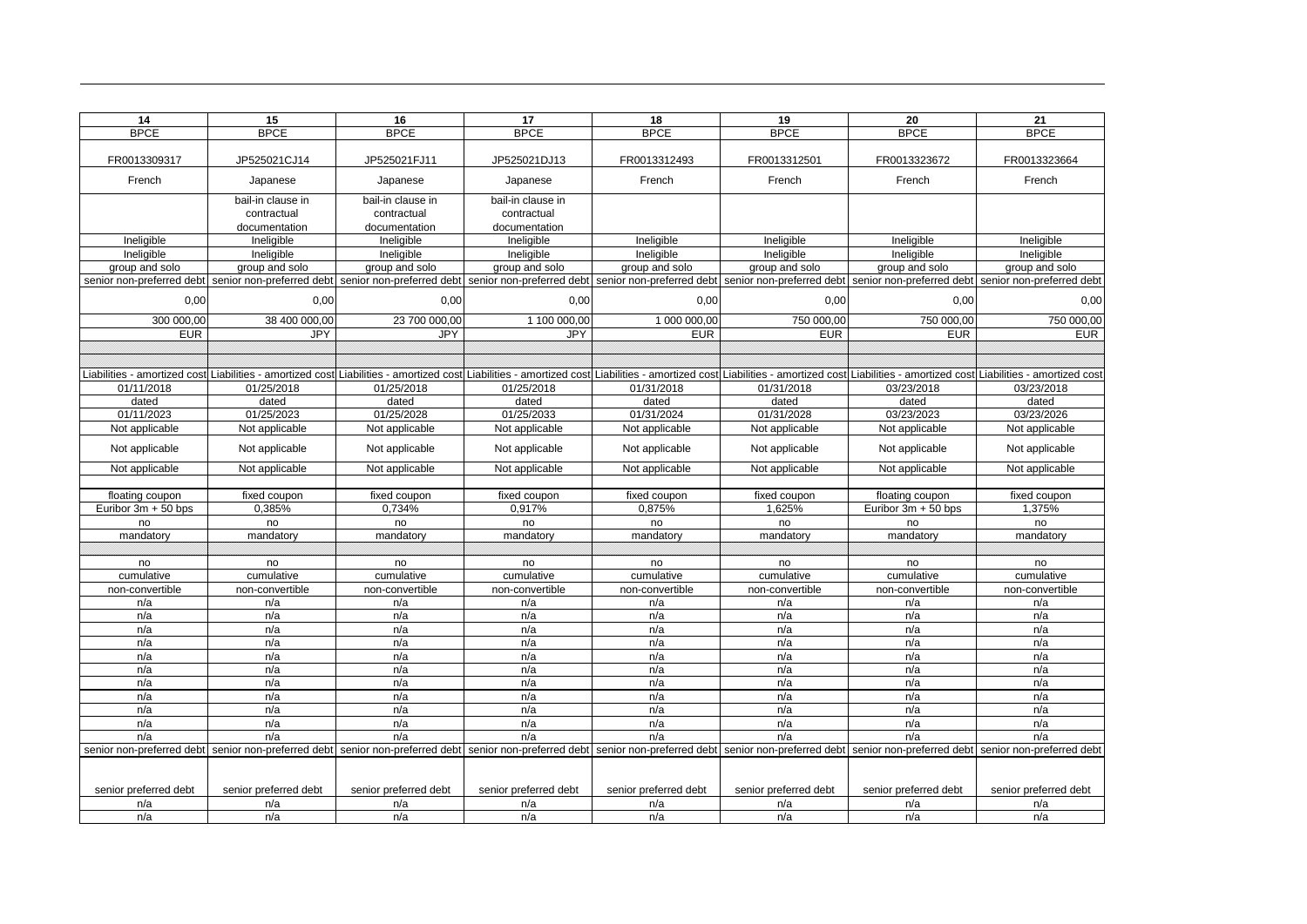## **Quantitative/qualitative information:**

| 22                    | 23                                                                                                                                                                                                                             | 24                    | 25                    | 26                    | 27                    | 28                                                  | 29                             |
|-----------------------|--------------------------------------------------------------------------------------------------------------------------------------------------------------------------------------------------------------------------------|-----------------------|-----------------------|-----------------------|-----------------------|-----------------------------------------------------|--------------------------------|
| <b>BPCE</b>           | <b>BPCE</b>                                                                                                                                                                                                                    | <b>BPCE</b>           | <b>BPCE</b>           | <b>BPCE</b>           | <b>BPCE</b>           | <b>BPCE</b>                                         | <b>BPCE</b>                    |
| FR0013328465          | AU3CB0252625                                                                                                                                                                                                                   | FR0013323672          | FR0013332616          | JP525021DJ70          | JP525021EJ79          | JP525021CJ71                                        | US05583JAF93 / US05584KAF57    |
| French                | <b>New South Wales</b><br>(Australia)                                                                                                                                                                                          | French                | French                | Japanese              | Japanese              | Japanese                                            | New York State (United States) |
|                       | bail-in clause in                                                                                                                                                                                                              |                       |                       | bail-in clause in     | bail-in clause in     | bail-in clause in                                   |                                |
|                       | contractual                                                                                                                                                                                                                    |                       |                       | contractual           | contractual           | contractual                                         | bail-in clause in contractual  |
|                       | documentation                                                                                                                                                                                                                  |                       |                       | documentation         | documentation         | documentation                                       | documentation                  |
| Ineligible            | Ineligible                                                                                                                                                                                                                     | Ineligible            | Ineligible            | Ineligible            | Ineligible            | Ineligible                                          | Ineligible                     |
| Ineligible            | Ineligible                                                                                                                                                                                                                     | Ineligible            | Ineligible            | Ineligible            | Ineligible            | Ineligible                                          | Ineligible                     |
| group and solo        | group and solo                                                                                                                                                                                                                 | group and solo        | group and solo        | group and solo        | group and solo        | group and solo                                      | group and solo                 |
|                       | senior non-preferred debt senior non-preferred debt senior non-preferred debt senior non-preferred debt senior non-preferred debt                                                                                              |                       |                       |                       |                       | senior non-preferred debt senior non-preferred debt | senior non-preferred debt      |
| 0,00                  | 0,00                                                                                                                                                                                                                           | 0,00                  | 0,00                  | 0,00                  | 0,00                  | 0,00                                                | 0,00                           |
| 70 000,00             | 330 000,00                                                                                                                                                                                                                     | 200 000,00            | 420 000,00            | 66 100 000,00         | 40 000 000,00         | 10 900 000,00                                       | 750 000,00                     |
| <b>EUR</b>            | <b>AUD</b>                                                                                                                                                                                                                     | <b>EUR</b>            | <b>CNH</b>            | <b>JPY</b>            | <b>JPY</b>            | <b>JPY</b>                                          | <b>USD</b>                     |
|                       |                                                                                                                                                                                                                                |                       |                       |                       |                       |                                                     |                                |
|                       |                                                                                                                                                                                                                                |                       |                       |                       |                       |                                                     |                                |
|                       | Liabilities - amortized cost Liabilities - amortized cost Liabilities - amortized cost Liabilities - amortized cost Liabilities - amortized cost Liabilities - amortized cost Liabilities - amortized cost Liabilities - amort |                       |                       |                       |                       |                                                     | Liabilities - amortized cost   |
| 04/16/2018            | 04/26/2018                                                                                                                                                                                                                     | 05/03/2018            | 05/11/2018            | 07/12/2018            | 07/12/2018            | 07/12/2018                                          | 09/12/2018                     |
| dated                 | dated                                                                                                                                                                                                                          | dated                 | dated                 | dated                 | dated                 | dated                                               | dated                          |
| 10/16/2031            | 04/26/2028                                                                                                                                                                                                                     | 03/23/2023            | 05/11/2023            | 07/12/2023            | 07/12/2028            | 07/12/2028                                          | 09/12/2023                     |
| Not applicable        | Not applicable                                                                                                                                                                                                                 | Not applicable        | Not applicable        | Not applicable        | Not applicable        | Not applicable                                      | Not applicable                 |
| Not applicable        | Not applicable                                                                                                                                                                                                                 | Not applicable        | Not applicable        | Not applicable        | Not applicable        | Not applicable                                      | Not applicable                 |
| Not applicable        | Not applicable                                                                                                                                                                                                                 | Not applicable        | Not applicable        | Not applicable        | Not applicable        | Not applicable                                      | Not applicable                 |
|                       |                                                                                                                                                                                                                                |                       |                       |                       |                       |                                                     |                                |
| fixed coupon          | fixed coupon                                                                                                                                                                                                                   | floating coupon       | fixed coupon          | fixed coupon          | fixed coupon          | fixed coupon                                        | fixed coupon                   |
| 2,000%                | 4,500%                                                                                                                                                                                                                         | Euribor 3m + 50 bps   | 4,950%                | 0,645%                | 0,989%                | 0,989%                                              | 4,000%                         |
| no                    | no                                                                                                                                                                                                                             | no                    | no                    | no                    | no                    | no                                                  | no                             |
| mandatory             | mandatory                                                                                                                                                                                                                      | mandatory             | mandatory             | mandatory             | mandatory             | mandatory                                           | mandatory                      |
|                       |                                                                                                                                                                                                                                |                       |                       |                       |                       |                                                     |                                |
| no                    | no                                                                                                                                                                                                                             | no                    | no                    | no                    | no                    | no                                                  | no                             |
| cumulative            | cumulative                                                                                                                                                                                                                     | cumulative            | cumulative            | cumulative            | cumulative            | cumulative                                          | cumulative                     |
| non-convertible       | non-convertible                                                                                                                                                                                                                | non-convertible       | non-convertible       | non-convertible       | non-convertible       | non-convertible                                     | non-convertible                |
| n/a                   | n/a                                                                                                                                                                                                                            | n/a                   | n/a                   | n/a                   | n/a                   | n/a                                                 | n/a                            |
| n/a                   | n/a                                                                                                                                                                                                                            | n/a                   | n/a                   | n/a                   | n/a                   | n/a                                                 | n/a                            |
| n/a                   | n/a                                                                                                                                                                                                                            | n/a                   | n/a                   | n/a                   | n/a                   | n/a                                                 | n/a                            |
| n/a                   | n/a                                                                                                                                                                                                                            | n/a                   | n/a                   | n/a                   | n/a                   | n/a                                                 | n/a                            |
| n/a                   | n/a                                                                                                                                                                                                                            | n/a                   | n/a                   | n/a                   | n/a                   | n/a                                                 | n/a                            |
| n/a                   | n/a                                                                                                                                                                                                                            | n/a                   | n/a                   | n/a                   | n/a                   | n/a                                                 | n/a                            |
| n/a                   | n/a                                                                                                                                                                                                                            | n/a                   | n/a                   | n/a                   | n/a                   | n/a                                                 | n/a                            |
| n/a                   | n/a                                                                                                                                                                                                                            | n/a                   | n/a                   | n/a                   | n/a                   | n/a                                                 | n/a                            |
| n/a                   | n/a                                                                                                                                                                                                                            | n/a                   | n/a                   | n/a                   | n/a                   | n/a                                                 | n/a                            |
| n/a                   | n/a                                                                                                                                                                                                                            | n/a                   | n/a                   | n/a                   | n/a                   | n/a                                                 | n/a                            |
| n/a                   | n/a                                                                                                                                                                                                                            | n/a                   | n/a                   | n/a                   | n/a                   | n/a                                                 | n/a                            |
|                       | senior non-preferred debt  senior non-preferred debt  senior non-preferred debt  senior non-preferred debt  senior non-preferred debt  senior non-preferred debt  senior non-preferred debt  senior non-preferred debt         |                       |                       |                       |                       |                                                     | senior non-preferred debt      |
|                       |                                                                                                                                                                                                                                |                       |                       |                       |                       |                                                     |                                |
| senior preferred debt | senior preferred debt                                                                                                                                                                                                          | senior preferred debt | senior preferred debt | senior preferred debt | senior preferred debt | senior preferred debt                               | senior preferred debt          |
| n/a                   | n/a                                                                                                                                                                                                                            | n/a                   | n/a                   | n/a                   | n/a                   | n/a                                                 | n/a                            |
| n/a                   | n/a                                                                                                                                                                                                                            | n/a                   | n/a                   | n/a                   | n/a                   | n/a                                                 | n/a                            |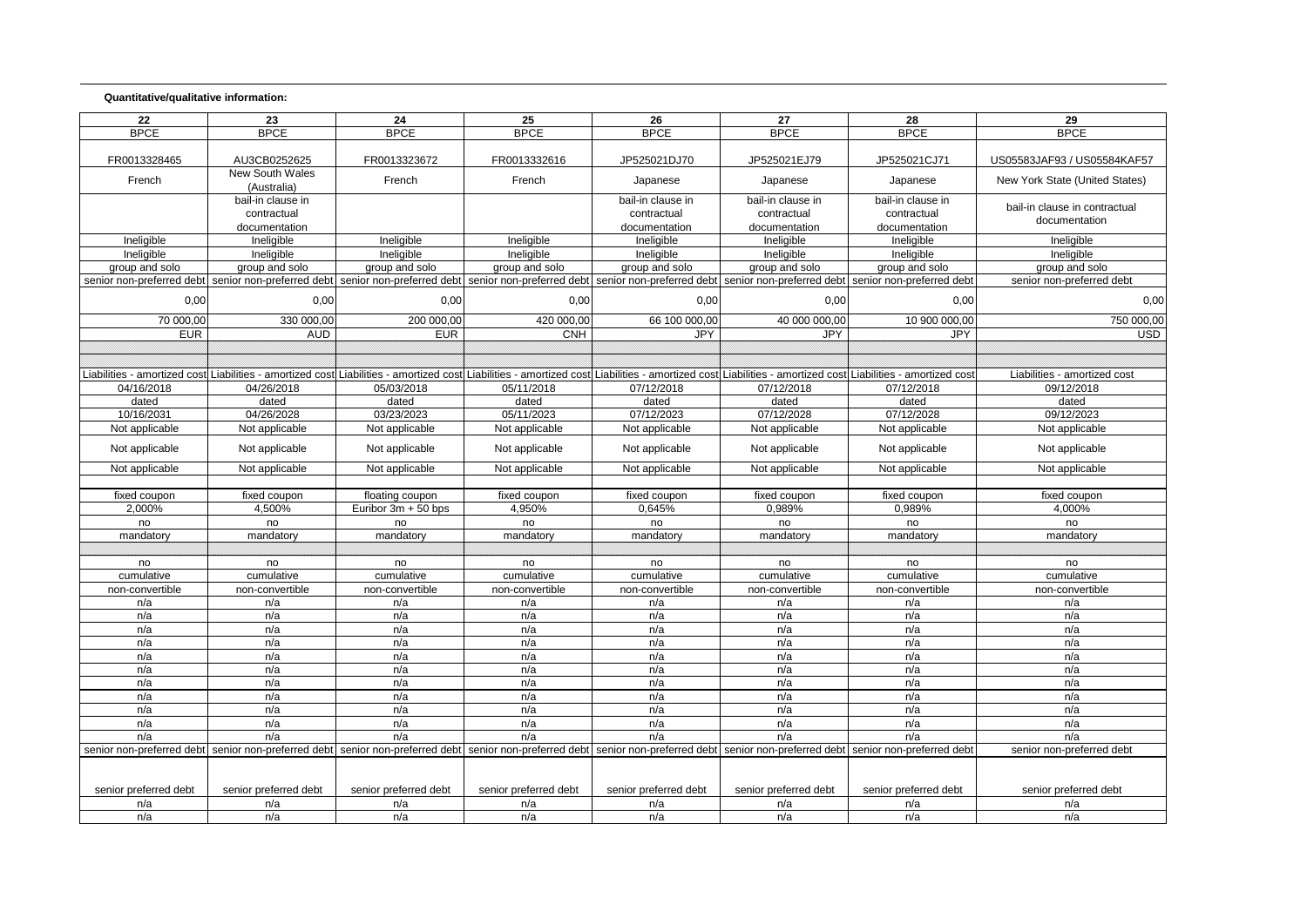| 30                                         | 31                                         | 32                        | 33                        | 34                                                                                                                                                             | 35                                                  | 36                        |
|--------------------------------------------|--------------------------------------------|---------------------------|---------------------------|----------------------------------------------------------------------------------------------------------------------------------------------------------------|-----------------------------------------------------|---------------------------|
| <b>BPCE</b>                                | <b>BPCE</b>                                | <b>BPCE</b>               | <b>BPCE</b>               | <b>BPCE</b>                                                                                                                                                    | <b>BPCE</b>                                         | <b>BPCE</b>               |
|                                            |                                            |                           |                           |                                                                                                                                                                |                                                     |                           |
| US05583JAD46 / US05584KAD00                | US05583JAE29 / US05584KAE82                | FR0013368115              | FR0013368123              | US05584KAE82                                                                                                                                                   | FR0013375623                                        | JP525021EK19              |
| New York State (United States)             | New York State (United States)             | French                    | French                    | New York State (United<br>States)                                                                                                                              | French                                              | Japanese                  |
| bail-in clause in contractual              | bail-in clause in contractual              |                           |                           | bail-in clause in                                                                                                                                              |                                                     | bail-in clause in         |
| documentation                              | documentation                              |                           |                           | contractual                                                                                                                                                    |                                                     | contractual               |
|                                            |                                            |                           |                           | documentation                                                                                                                                                  |                                                     | documentation             |
| Ineligible                                 | Ineligible                                 | Ineligible                | Ineligible                | Ineligible                                                                                                                                                     | Ineligible                                          | Ineligible                |
| Ineligible                                 | Ineligible                                 | Ineligible                | Ineligible                | Ineligible                                                                                                                                                     | Ineligible                                          | Ineligible                |
| group and solo                             | group and solo                             | group and solo            | group and solo            | group and solo                                                                                                                                                 | group and solo                                      | group and solo            |
| senior non-preferred debt                  | senior non-preferred debt                  | senior non-preferred debt | senior non-preferred debt |                                                                                                                                                                | senior non-preferred debt senior non-preferred debt | senior non-preferred debt |
| 0,00                                       | 0,00                                       | 0,00                      | 0,00                      | 0,00                                                                                                                                                           | 0,00                                                | 0,00                      |
| 500 000,00                                 | 750 000,00                                 | 13 000,00                 | 50 000.00                 | 100 000,00                                                                                                                                                     | 3 000 000.00                                        | 50 000 000.00             |
| <b>USD</b>                                 | <b>USD</b>                                 | <b>EUR</b>                | <b>EUR</b>                | <b>USD</b>                                                                                                                                                     | JPY                                                 | <b>JPY</b>                |
|                                            |                                            |                           |                           |                                                                                                                                                                |                                                     |                           |
|                                            |                                            |                           |                           |                                                                                                                                                                |                                                     |                           |
| Liabilities - amortized cost<br>09/12/2018 | Liabilities - amortized cost<br>09/12/2018 | 09/28/2018                | 09/28/2018                | Liabilities - amortized cost Liabilities - amortized cost Liabilities - amortized cost Liabilities - amortized cost Liabilities - amortized cost<br>10/05/2018 | 10/30/2018                                          | 01/25/2019                |
| dated                                      | dated                                      | dated                     | dated                     | dated                                                                                                                                                          | dated                                               | dated                     |
| 09/12/2023                                 | 09/12/2028                                 | 09/28/2029                | 09/27/2030                | 09/12/2028                                                                                                                                                     | 10/30/2028                                          | 01/25/2024                |
| Not applicable                             | Not applicable                             | Not applicable            | Not applicable            | Not applicable                                                                                                                                                 | Not applicable                                      | Not applicable            |
|                                            |                                            |                           |                           |                                                                                                                                                                |                                                     |                           |
| Not applicable                             | Not applicable                             | Not applicable            | Not applicable            | Not applicable                                                                                                                                                 | Not applicable                                      | Not applicable            |
| Not applicable                             | Not applicable                             | Not applicable            | Not applicable            | Not applicable                                                                                                                                                 | Not applicable                                      | Not applicable            |
|                                            |                                            |                           |                           |                                                                                                                                                                |                                                     |                           |
| floating coupon<br>Libor USD 3m + 124 bps  | fixed coupon<br>4,625%                     | fixed coupon<br>2.116%    | fixed coupon<br>2.200%    | fixed coupon<br>4,625%                                                                                                                                         | fixed coupon<br>1,010%                              | fixed coupon<br>1,258%    |
|                                            | no                                         |                           | no                        | no                                                                                                                                                             | no                                                  | no                        |
| no<br>mandatory                            | mandatory                                  | no<br>mandatory           | mandatory                 | mandatory                                                                                                                                                      | mandatory                                           | mandatory                 |
|                                            |                                            |                           |                           |                                                                                                                                                                |                                                     |                           |
| no                                         | no                                         | no                        | no                        | no                                                                                                                                                             | no                                                  | no                        |
| cumulative                                 | cumulative                                 | cumulative                | cumulative                | cumulative                                                                                                                                                     | cumulative                                          | cumulative                |
| non-convertible                            | non-convertible                            | non-convertible           | non-convertible           | non-convertible                                                                                                                                                | non-convertible                                     | non-convertible           |
| n/a                                        | n/a                                        | n/a                       | n/a                       | n/a                                                                                                                                                            | n/a                                                 | n/a                       |
| n/a                                        | n/a                                        | n/a                       | n/a                       | n/a                                                                                                                                                            | n/a                                                 | n/a                       |
| n/a                                        | n/a                                        | n/a                       | n/a                       | n/a                                                                                                                                                            | n/a                                                 | n/a                       |
| n/a                                        | n/a                                        | n/a                       | n/a                       | n/a                                                                                                                                                            | n/a                                                 | n/a                       |
| n/a                                        | n/a                                        | n/a                       | n/a                       | n/a                                                                                                                                                            | n/a                                                 | n/a                       |
| n/a                                        | n/a                                        | n/a                       | n/a                       | n/a                                                                                                                                                            | n/a                                                 | n/a                       |
| n/a                                        | n/a                                        | n/a                       | n/a                       | n/a                                                                                                                                                            | n/a                                                 | n/a                       |
| n/a                                        | n/a                                        | n/a                       | n/a                       | n/a                                                                                                                                                            | n/a                                                 | n/a                       |
| n/a                                        | n/a                                        | n/a                       | n/a                       | n/a                                                                                                                                                            | n/a                                                 | n/a                       |
| n/a                                        | n/a                                        | n/a                       | n/a                       | n/a                                                                                                                                                            | n/a                                                 | n/a                       |
| n/a                                        | n/a                                        | n/a                       | n/a                       | n/a                                                                                                                                                            | n/a                                                 | n/a                       |
| senior non-preferred debt                  | senior non-preferred debt                  | senior non-preferred debt |                           | senior non-preferred debt senior non-preferred debt senior non-preferred debt                                                                                  |                                                     | senior non-preferred debt |
|                                            |                                            |                           |                           |                                                                                                                                                                |                                                     |                           |
| senior preferred debt                      | senior preferred debt                      | senior preferred debt     | senior preferred debt     | senior preferred debt                                                                                                                                          | senior preferred debt                               | senior preferred debt     |
| n/a                                        | n/a                                        | n/a                       | n/a                       | n/a                                                                                                                                                            | n/a                                                 | n/a                       |
| n/a                                        | n/a                                        | n/a                       | n/a                       | n/a                                                                                                                                                            | n/a                                                 | n/a                       |